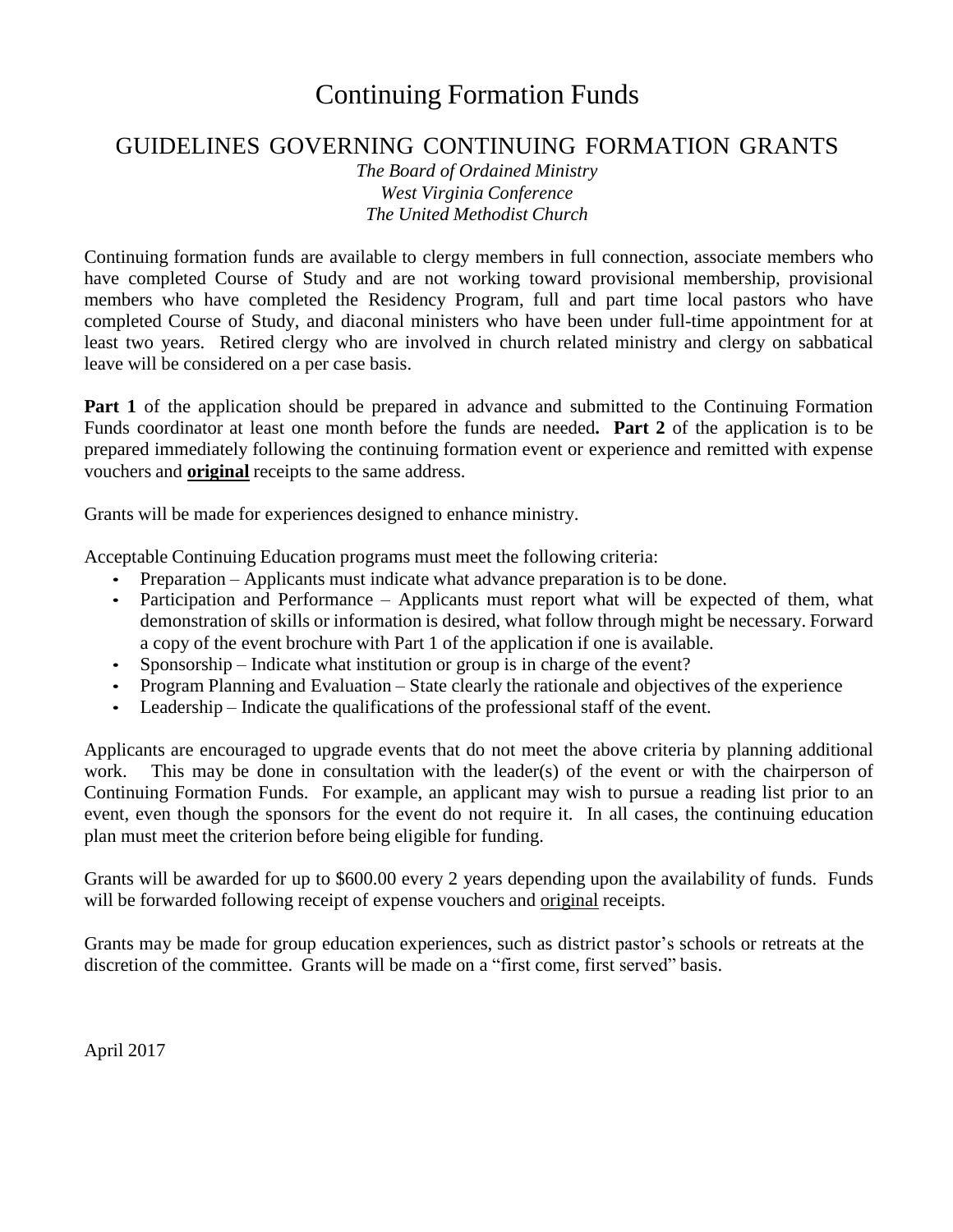## APPLICATION FOR CONTINUING FORMATION FUNDS

*The Board of Ordained Ministry West Virginia Conference The United Methodist Church*  **Part 1**

|                                                                                                                                                                                                                                | NAME: PHONE: PHONE:                                                                                  |  |
|--------------------------------------------------------------------------------------------------------------------------------------------------------------------------------------------------------------------------------|------------------------------------------------------------------------------------------------------|--|
| ADDRESS: North Contract of the Contract of the Contract of the Contract of the Contract of the Contract of the Contract of the Contract of the Contract of the Contract of the Contract of the Contract of the Contract of the |                                                                                                      |  |
|                                                                                                                                                                                                                                |                                                                                                      |  |
|                                                                                                                                                                                                                                |                                                                                                      |  |
| <b>CONFERENCE RELATIONSHIP:</b>                                                                                                                                                                                                |                                                                                                      |  |
|                                                                                                                                                                                                                                | $\Box$ Full Member; $\Box$ Associate Member; $\Box$ Diaconal Minister; $\Box$ Full-Time Local Pastor |  |
| $\Box$ Provisional Member (Not In Residency Program); $\Box$ Part-Time Local Pastor                                                                                                                                            |                                                                                                      |  |
| How Long Have You Been Under Appointment?                                                                                                                                                                                      |                                                                                                      |  |
|                                                                                                                                                                                                                                |                                                                                                      |  |
| Continuing formation event for which you are requesting assistance:                                                                                                                                                            |                                                                                                      |  |
|                                                                                                                                                                                                                                |                                                                                                      |  |
|                                                                                                                                                                                                                                |                                                                                                      |  |
| Brief statement about criteria in relation to the event (See Guidelines):<br>Preparation:                                                                                                                                      |                                                                                                      |  |
| Participation and Performance:                                                                                                                                                                                                 |                                                                                                      |  |
| Sponsorship:                                                                                                                                                                                                                   |                                                                                                      |  |
| Program Planning and Evaluation:                                                                                                                                                                                               |                                                                                                      |  |
| Leadership                                                                                                                                                                                                                     |                                                                                                      |  |

April 2017